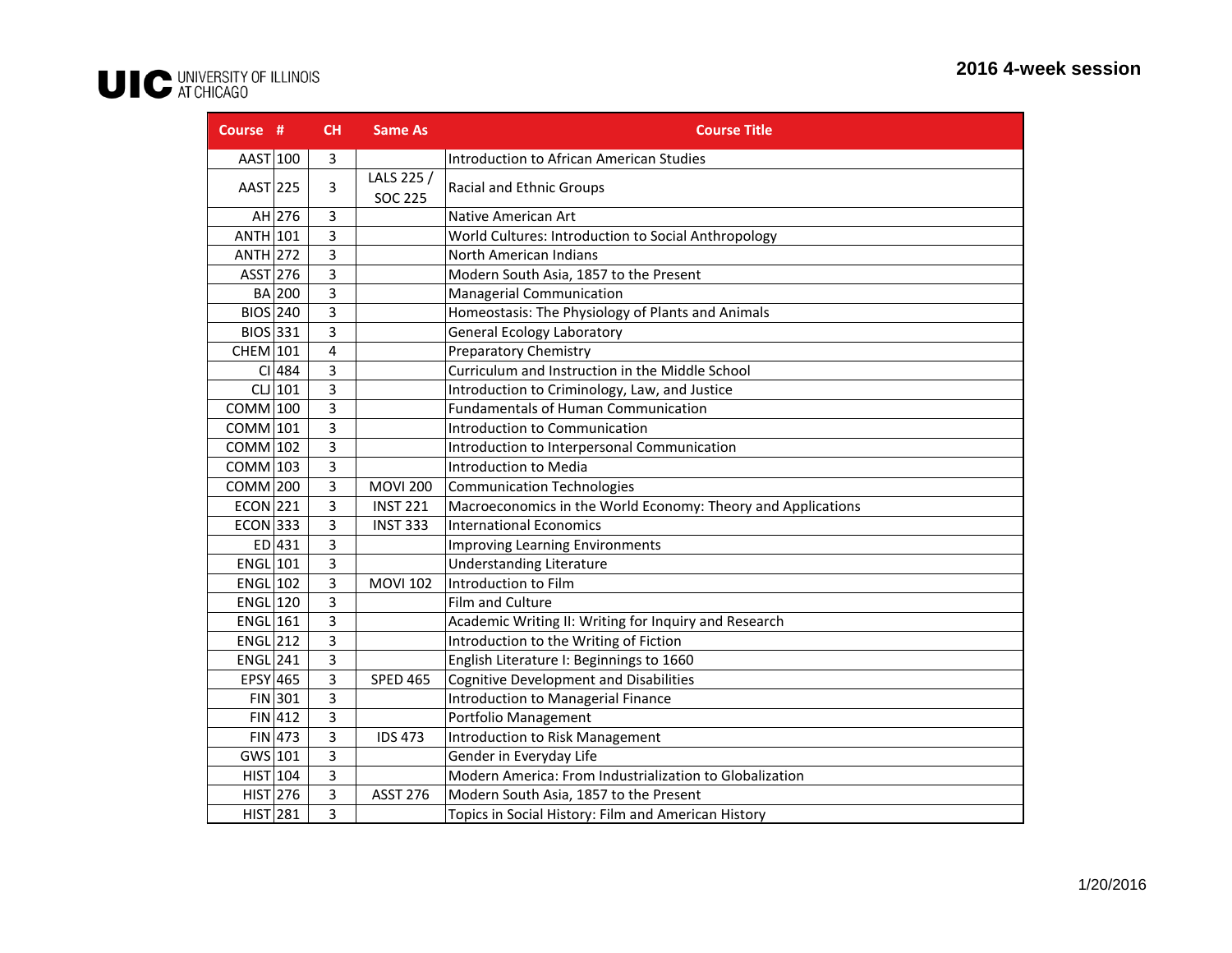## UIC UNIVERSITY OF ILLINOIS

| Course #        |           | CH             | <b>Same As</b>                | <b>Course Title</b>                                          |
|-----------------|-----------|----------------|-------------------------------|--------------------------------------------------------------|
|                 | $IDS$ 312 | 3              |                               | <b>Business Project Management</b>                           |
|                 | $IDS$ 473 | 3              | <b>FIN 473</b>                | <b>Introduction to Risk Management</b>                       |
|                 | E 201     | 3              |                               | <b>Financial Engineering</b>                                 |
| INT 221         |           | 3              | <b>ECON 221</b>               | Macroeconomics in the World Economy: Theory and Applications |
| $INST$ 333      |           | 3              | <b>ECON 333</b>               | <b>International Economics</b>                               |
|                 | KN 335    | 3              |                               | <b>Exercise Psychology</b>                                   |
| $LALS$ 101      |           | 3              |                               | <b>Introduction to Latin American Studies</b>                |
| $LALS$  225     |           | 3              | AAST 225 /<br><b>SOC 225</b>  | Racial and Ethnic Groups                                     |
| $MATH$ 125      |           | 5              |                               | Elementary Linear Algebra                                    |
| $MATH$ 180      |           | 5              |                               | Calculus I                                                   |
| $MATH$ 220      |           | 3              |                               | <b>Introduction to Differential Equations</b>                |
| $MATH$ 310      |           | 3              |                               | Applied Linear Algebra                                       |
| $MGMT$ 340      |           | 3              |                               | Introduction to Organizations                                |
| $MGMT$ 463      |           | 3              |                               | <b>Negotiation and Conflict Resolution</b>                   |
| MOVI 102        |           | 3              | <b>ENGL 102</b>               | Introduction to Film                                         |
| <b>MOVI</b> 200 |           | 3              | <b>COMM 200</b>               | <b>Communication Technologies</b>                            |
| $MUS$ 100       |           | 3              |                               | Introduction to Music I                                      |
| PHIL 102        |           | 3              |                               | Introductory Logic                                           |
| POLS 101        |           | $\overline{3}$ |                               | <b>Introduction to American Government and Politics</b>      |
| POLS 353        |           | 3              |                               | <b>Constitutional Law</b>                                    |
| <b>PSCH 231</b> |           | 3              |                               | <b>Community Psychology</b>                                  |
| <b>PSCH 262</b> |           | 3              |                               | <b>Behavioral Neuroscience</b>                               |
| <b>PSCH 312</b> |           | 3              |                               | Social Psychology                                            |
| <b>PSCH 324</b> |           | 3              |                               | <b>Cultural Psychology</b>                                   |
| <b>PSCH 352</b> |           | 3              |                               | <b>Cognition and Memory</b>                                  |
|                 | SOC 100   | 3              |                               | Introduction to Sociology                                    |
|                 | SOC 225   | 3              | AAST 225 /<br><b>LALS 225</b> | Racial and Ethnic Groups                                     |
|                 | $SOC$ 426 | 3 or 4         |                               | Topics in Race, Ethnicity, and Gender                        |
| SPAN 103        |           | 4              |                               | <b>Elementary Spanish III</b>                                |
| SPAN 104        |           | 4              |                               | Topics in Spanish Language and Culture                       |
| SPED 410        |           | 3              |                               | Survey of Characteristics of Learners With Disabilities      |
| SPED 465        |           | 3              | <b>EPSY 465</b>               | <b>Cognitive Development and Disabilities</b>                |
| STAT 101        |           | 4              |                               | <b>Introduction to Statistics</b>                            |